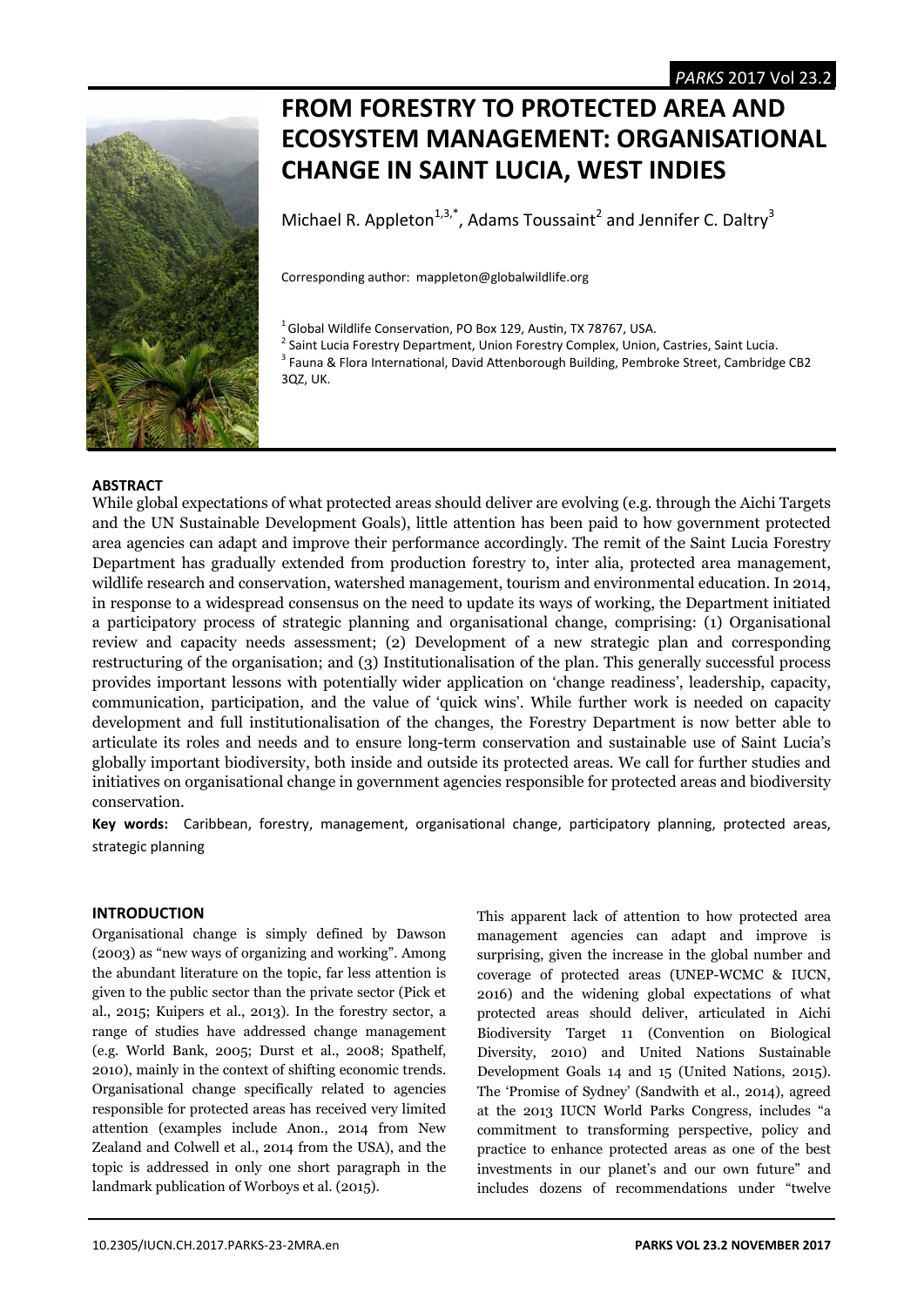#### **Appleton et al.**

innovative approaches for transformative change". Translating these aspirations into real change and improvements in protected area management remains a challenge, however. In general, the protected area sector is under-resourced, lacks capacity, and is subject to frequent enforced changes resulting from budget cuts and political factors (Worboys, 2015). To address these issues and to meet the global standards defined for the IUCN Green List of Protected and Conserved Areas (IUCN and WCPA, 2016), protected area authorities need to be up-to-date, flexible, responsive and exemplars of good governance: characteristics not normally associated with typically centralised, bureaucratic government agencies.

This study documents a strategic planning and organisational change process in the Forestry Department (hereafter Department) of the Eastern Caribbean island of Saint Lucia, which was explicitly undertaken to strengthen this organisation's ability to rise to the new expectations and challenges of managing the protected areas and natural resources under its responsibility.

#### **THE SAINT LUCIA FORESTRY DEPARTMENT**

Saint Lucia is the second largest island of the Lesser Antilles, with an area of 616 km2 and a population of close to 167,000. The Forestry Department was established in 1946 to manage timber production and maintain the mountainous Central Forest Reserve (now the country's largest protected area, IUCN Category II, 9,196 ha.) that protects the island's main water supplies. In the 1980s, under the pioneering leadership of Gabriel 'Coco' Charles, the Department started expanding its remit to include watershed management, nature conservation, forest visitation, environmental education and community outreach. In response to climatic trends in the Eastern Caribbean (notably, lower and less predictable rainfall and more frequent storms), forestry work today mainly focuses on maintaining and restoring tree cover, protecting water courses and controlling erosion across the island, while timber production is now limited to small-scale harvesting for local community needs.

More than 70 per cent of Saint Lucia is forested and supports a rich diversity of wildlife, including the emblematic Saint Lucia parrot (*Amazona versicolor*), one of six country-endemic bird species, whose population has recovered from fewer than 100 to over 2,000 individuals since the 1950s. The forests also support 10 native mammals (mostly bats), 17 native reptiles (nine endemic), over 1,100 native plants and an exceptional diversity of invertebrates (Daltry, 2009). The 1980 Wildlife Protection Act mandated the Forestry Department as the principal authority for terrestrial biodiversity, including the protection of globally threatened native species (e.g. the white-breasted thrasher [*Ramphocinclus brachyurus sanctaeluciae*] and Saint Lucia racer [*Erythrolamprus ornatus*]),





**View across the Forest Reserve from Mont Troumassee (© Jenny Daltry, FFI)** 

ensuring wildlife use is sustainable, and addressing human-wildlife conflict (Daltry, 2009). In 2015, the Department had 82 staff based at its headquarters and at five 'range stations' surrounding the Central Forest Reserve.

Since the plan of Godlet (1970), the Department has been the subject of at least five strategies and plans at the national/sectoral level and six at the Departmental level. These were implemented to varying extents, but none were fully institutionalised and 'owned' by the Department. Managers reported they had not been sufficiently involved in their development, and that implementation had declined when donor support ended. Despite this, in 2014, the Chief Forest Officer (CFO) requested assistance from Fauna & Flora International (FFI) to develop a new 'management plan' for the Department. The impetus for a new plan was the transfer of the Department in 2012 from the Ministry of Agriculture to the new Ministry of Sustainable Development, Energy, Science and Technology (MSDEST), which required a more strategic approach and better evidence of organisational impact and costeffectiveness. An international consultant (MA) with previous experience of working with the Department was appointed by FFI to support the planning process.

# **FROM MANAGEMENT PLAN TO AN ORGANISATIONAL CHANGE PROCESS**

The most widely used models for understanding organisational change include the three-stage model of Lewin (1947) and the more recent eight-stage model of Kotter (1996). Biech (2007) provides a useful comparison of these and other change management models. For this study, we used Lewin's (1947) model (unfreezing; movement; refreezing) because it is still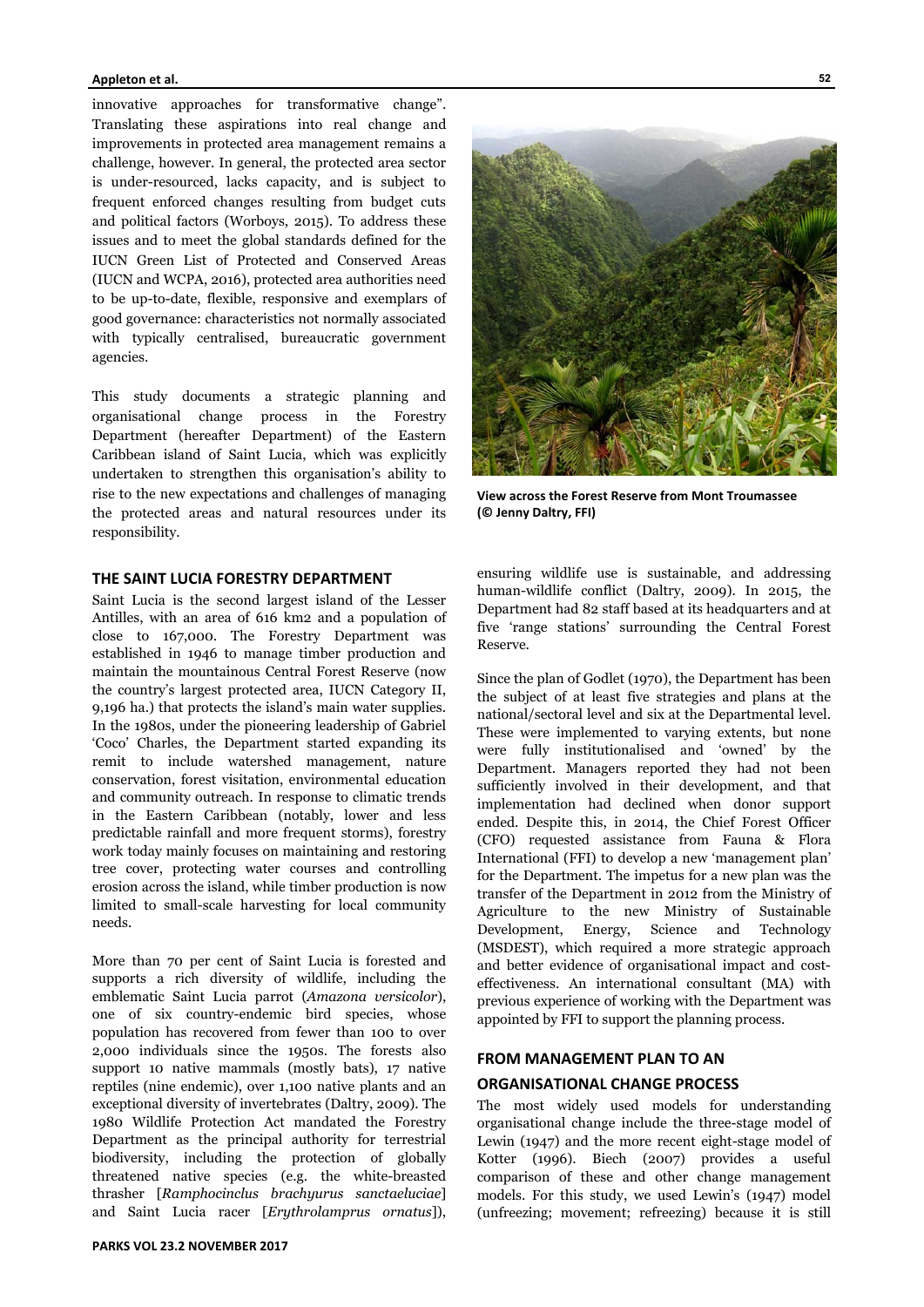widely used (Burnes & Bargal, 2017) and was considered the more straightforward model for introducing organisational change in the Department.

# **Step 1: 'Unfreezing' – preparing the ground for change, initial problem identification and data collection**

## *Organisational review*

Our starting point was a desktop review of documentation, followed by interviews with senior staff and middle managers, group discussions with staff at all levels, discussions with the Minister and Permanent Secretary at the MSDEST, interviews with representatives of 10 main partners of the Department and an internal workshop attended by all managers and forest officers.

Many of the consultees shared the view that although the history and work of the Department were widely recognised and respected, its influence and status had declined in recent years, leading to concerns about its ability to meet the growing threats to forests and biodiversity. Specific issues included the following:

- Despite its changing role, the strategic approach and institutional culture of the Department were still grounded in forest protection and timber production.
- The Department had sufficient personnel, but they were not deployed as effectively as could be.
- To meet shortfalls in Government funding, the

Department had successfully developed a range of partnerships and secured significant international project funding. Some projects, however, were considered to have been driven more by the needs of donors than the priorities of the Department, which were not always clearly defined.

- Older staff had accumulated extensive experience working under 'Coco' Charles and had benefitted from scholarships for international study. Without these opportunities, younger staff felt less able to take on managerial roles once their leaders had retired and expressed concern about a lack of 'succession planning'.
- Underdeveloped information management was hampering effective planning, decision-making and adaptive management.
- Declining morale was leading to high staff turnover and concerns about staff performance. Reasons given included cuts in budgets and salaries, a freeze on staff recruitment, inadequate resources for work, difficult working conditions in the field and the lack of a clear, shared and motivating direction.

# *Capacity needs assessment*

In May 2015, 65 of the 82 staff of the Department (including contract forest workers, forest officers, managers, directors and administrative staff) anonymously completed competence-based selfassessment questionnaires, using the methods described



**Figure 1. Personnel profile of the Forestry Department (responses from 65 of the 82 staff)**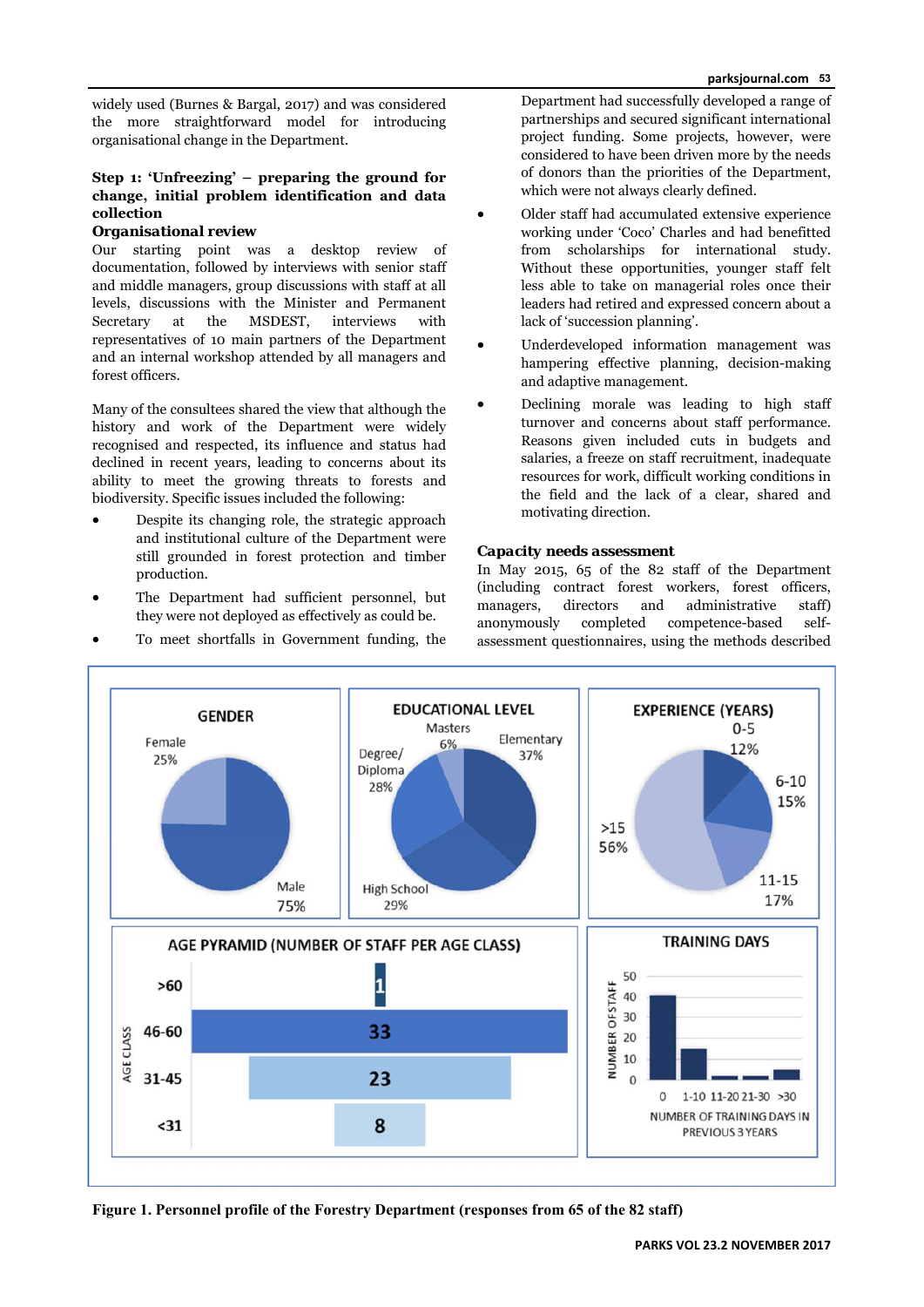by Appleton (2016). Figure 1 shows the resulting statistics concerning the workforce. Educational levels varied greatly: while 37 per cent of the staff (all rangers) had only elementary education, most Forest Officers were university or college graduates. Although some staff had benefitted from considerable recent training, most had received no training in the previous three years. The age pyramid showed an ageing staff, mainly a result of Government hiring freezes and of junior staff leaving the Department. These findings supported the widely felt need, especially among the Forest Officers, for change within the Department.

The needs assessment report (Appleton, 2015a) recommended the following priorities for building staff capacity: first aid, safety and security; law enforcement and protection; working with communities; applied conservation biology and conservation management; sustainable forest use and management; protected area and natural resource management planning, monitoring and reporting; information technology; and management, leadership and communication.

The report also recommended moving from donordriven, short-term training, to a more structured, internally driven approach, making better use of existing resources through sharing skills, mentoring, improved internal communications and information management, and formalisation of internal standards and good practice (e.g. through defining core competences for all positions and preparing a new Forestry Officers' handbook). In the absence of international scholarships, the report suggested that staff could be supported to engage in distance learning and that the Department could work with local and regional educational institutions to develop relevant new courses and to adapt current courses to their specific needs.

#### *Unfreezing: lessons learned*

The unfreezing stage involves ensuring both the ability of an organisation to change and the readiness of individuals to change (Lewin, 1947). Several factors contributed to an advanced state of change readiness in the Department.

*There was an existing consensus on the need for change.*  Kotter (1996) highlighted the need to persuade staff to embrace change, but in this case staff at all levels in the Department were ready for change, and this view was supported by many of its partner organisations.

*Change was needed, not just planning.* Staff realised at an early stage that rather than another management plan, the Department needed more fundamental changes in terms of its function, direction and structure. It was agreed that this required a more comprehensive process of organisational change that should be formalised within a new Strategic Plan for the Department.

*Pride and loyalty can support positive attitudes to change in the face of adversity.* Despite issues with

*Exposure to new values and approaches can be a catalyst for change.* The transfer to a new Ministry put the Department outside its 'comfort zone', exposed it to new approaches and values, and required it to prove its worth among a new set of decision makers and peers.

*Change needs good leadership.* Since the Chief Forest Officer (CFO) was approaching retirement, he delegated management of the process to his Deputy (DCFO) and eventual successor to provide the continuity required. The DCFO had worked his way up through the Department and so had a good understanding of its work and the challenges faced by the staff.

*Good communication is vital*. Staff and stakeholders had already identified many of the problems and potential solutions among themselves and felt able to share their views with senior managers, who were ready to listen and learn from what they heard.

*Constructive consultation supports the change process.* The consultative process helped to generate support for the Department and greatly added to the understanding of the staff who were involved. Change is much easier where your friends and peers want you to succeed.

*Long-term partnerships can build capacity and support change.* Long-term training and mentoring through partnerships with the Durrell Wildlife Conservation Trust (Durrell) and FFI had helped build confidence in external support and establish a cadre of confident and motivated individuals, who were active participants in the change process. The fact that MA was known to the Department, FFI and Durrell, having previously worked on participatory planning in Saint Lucia, helped to overcome a common scepticism of consultants.

*Institutional memory can be vital to supplement documented information.* Assembling information and documentation was challenging because the Department had no central database and many documents were difficult to trace. Interviews with long-serving staff were essential for understanding past events and processes and for locating important documents.

## **Step 2: 'Movement' – strategizing, action planning, implementation and follow up**

At a two-day workshop in 2014, senior managers and section leaders identified future directions, policies and priorities for the work of the Department, realigning its approaches, structure and practices to fit its *de facto* role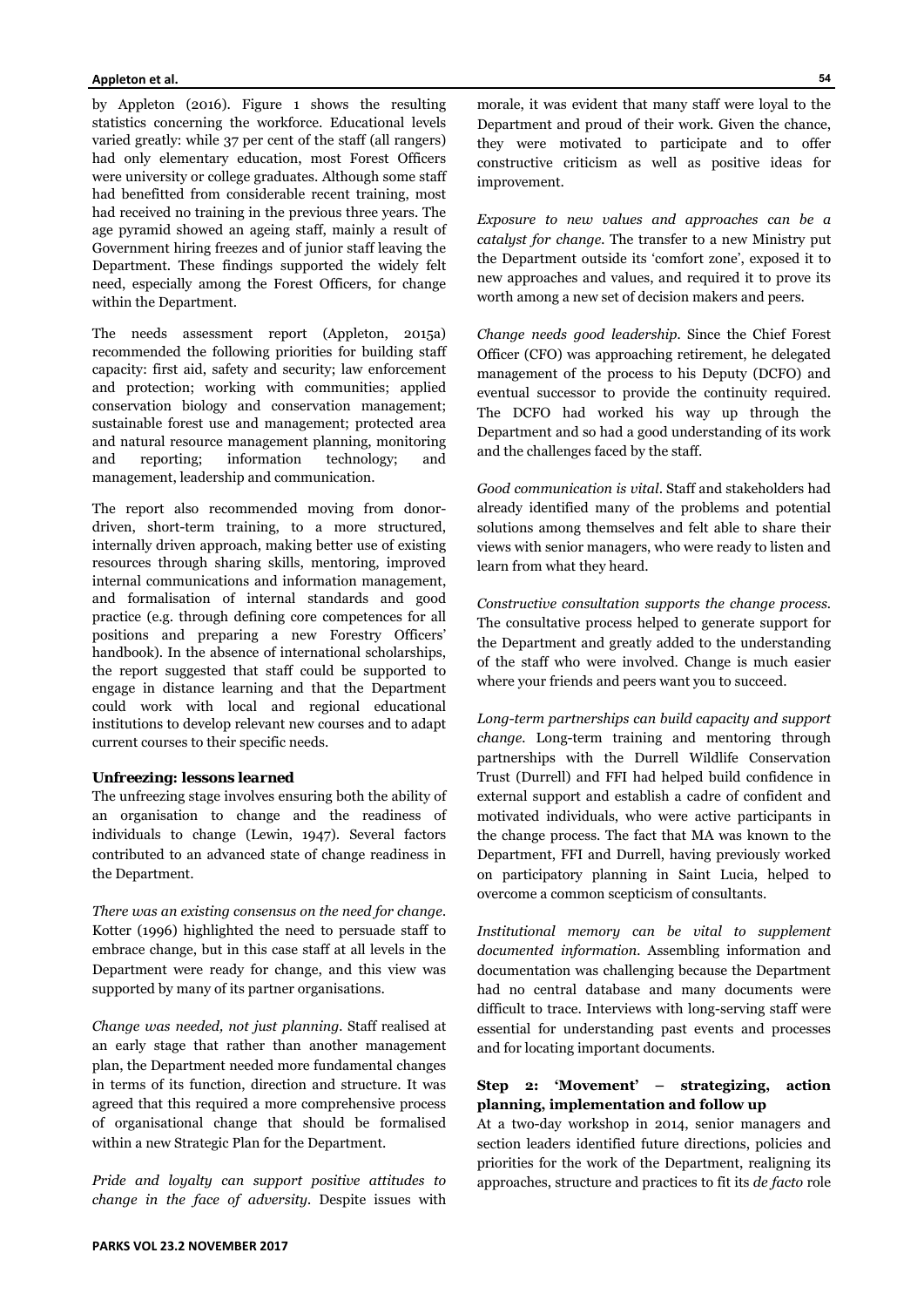as a natural resource management body. The workshop used four participatory tools:

- 1. Assessment of external influences through PESTLE (Political, Economic, Social, Technological, Legal, Environmental) Analysis (FME, 2013a).
- 2. Assessment of the current position of the Department through SWOT (Strengths, Weaknesses, Opportunities, Threats) Analysis (FME, 2013b).
- 3. Threat assessment, using the Conservation Measures Partnership's taxonomy of threats to biodiversity. (see http://cmp-openstandards.org/ using-os/tools/threats-taxonomy/)
- 4. Management effectiveness assessment, using the Protected Area Management Effectiveness Tracking Tool (METT) (Stolton & Dudley, 2016).

The resulting METT score was 55 per cent, close to the global average of 53 per cent calculated by Leverington et al. (2010).

These processes aided participants to develop and agree on a new vision, mission and set of guiding principles for the Department. Participants also agreed to adopt an 'ecosystem approach', using the four main categories of ecosystem service (supporting, provisioning, regulating and cultural) from the Millennium Ecosystem Assessment (2005) to define new strategic directions and policies for the Department. Thirty-six participants at a multi-stakeholder workshop in January 2015 reviewed and amended a first draft of the Strategic Plan.

The Department then prepared a five-year plan specifying actions to be taken for implementing the Strategic Plan, listing collaborating partners, and

Box 1. Main elements of the new Strategic Plan for the Saint Lucia Forestry Department, framed around the delivery of ecosystem services

| <b>Vision</b>                                                       |
|---------------------------------------------------------------------|
| "A healthy natural environment for a healthy and productive nation" |

# **Mission**

**"CollaboraƟon and partnership for the preservaƟon and sustainable use of forests, nature**

## **and the benefits they provide"**

**MoƩo**

*"La foway et terre se la vie"* (forest and land are life)

**Strategy 1: Maintaining healthy ecosystems and thriving species**.

The Department will work towards ensuring the conservation of the species and natural communities of Saint Lucia and the integrity of the ecosystems that provide critical services for the country.

**Strategy 2: Ensuring sustainable flows of products that support both local economies and biodiversity conserva‐ Ɵon.**

The Department will work with partners to enable regulated and sustainable use of defined forest areas in support of local livelihoods and economies, while maintaining the biodiversity, recreational and aesthetic values of the forest and the environmental services it provides.

**Strategy 3: ProtecƟng water supplies, soils and coastal zones and ensuring resilience to climate change.**

The Department will work in partnership with other stakeholders to establish integrated programmes that sustain and enhance the vital regulating services provided by Saint Lucia's forests and other ecosystems. The Department will also work to ensure that Saint Lucia participates in and benefits from global initiatives to address climate change and its impacts.

# Strategy 4: Promoting awareness, visitation and cultural enrichment.

The Department should ensure that all stakeholders are aware of its work and the benefits that it brings to Saint Lucia. It should make parts of the Forest Reserve available for non-motorised access and nature-based recreation and provide basic access facilities. The provision of visitor services should be contracted out, to benefit local communities and the wider economy, and to provide an income to the Department to support monitoring and maintenance.

# **Strategy 5: Organisational strengthening**

The Department should review and strengthen its organisational structure and working practices, and build the capacity of its personnel to implement Strategies 1–4.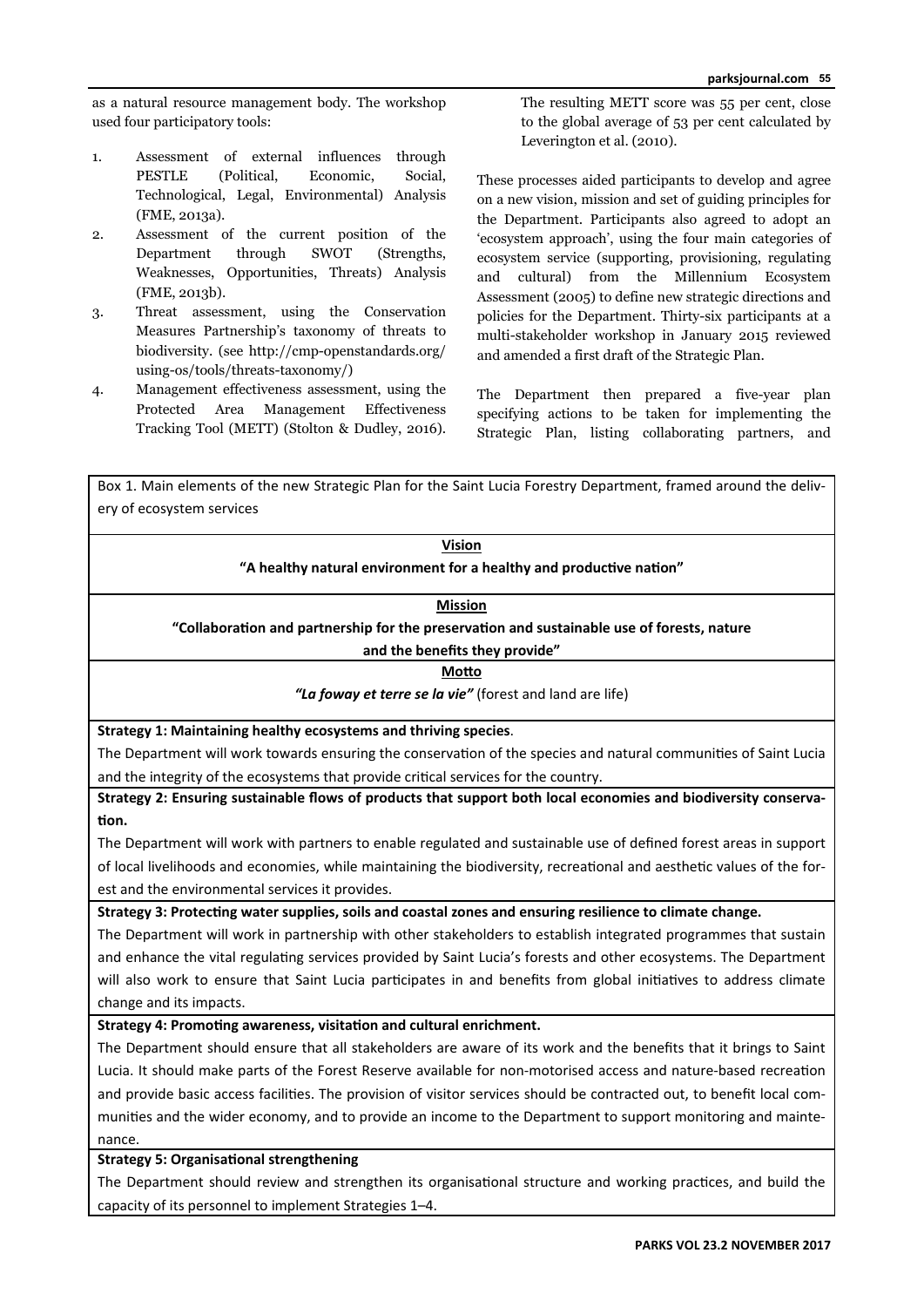#### **Appleton et al.**

emphasising what could be done using existing resources and ongoing projects before identifying needs for new additional funding.

Senior managers also realised that implementing the new Strategic Plan would require restructuring of the Department. A new organisational structure, position descriptions and terms of reference were therefore prepared, clustering work teams around each of the five new strategic directions, strengthening central coordination, administration, information management and communication and realigning the forest ranges (operational zones) with natural watershed boundaries.

The final Strategic Plan was approved and launched by the MSDEST in 2015, published online (Saint Lucia Forests and Lands Resources Department, 2015) and distributed to all staff and main stakeholders (see Box 1 for a summary). The Department organised external and internal meetings to explain the plan and its associated changes, including visits to all the forest range (field) stations.

#### *Movement: lessons learned*

*A powerful shared vision, mission and guiding principles create a strong sense of ownership and purpose.* Visions and missions can have limited utility (Bartkus et al., 2000), but those developed by the Department strongly reflected a shared view among staff and stakeholders that it should be working not only to protect nature and natural systems, but also wherever possible to benefit people. Alongside the new mission and vision, staff decided to retain the Department's existing motto in the Kweole language: "La foway et terre se la vie" (forest and land are life), reflecting both the national culture and the link between nature and human well-being. Feedback from workshop participants led to inclusion of a set of guiding principles to define not only what needed to be done, but also how the Department should approach its work.

*Participation is vital, but must take place in the right cultural context.* Participation from an early stage enabled most staff to contribute to the process, creating a sense of ownership absent from previous strategies. Because the participants in this case much preferred interpersonal (rather than written) methods, most contributions were verbal, conducted through interviews, workshops and structured and informal discussions. When written questionnaires were used (in the capacity needs assessment), they were completed by individuals working in facilitated groups. This mainly oral and often informal process may not be appropriate or effective in all countries and cultures, but illustrates the importance of matching the methods to the cultural context.

*High-level support is required, but ideally with a light touch.* The Minister and Permanent Secretary were highly supportive of this project, followed its progress,



**Figure 2. The new vision and mission displayed at the entrance to the Forestry Department headquarters (© Jenny Daltry, FFI).**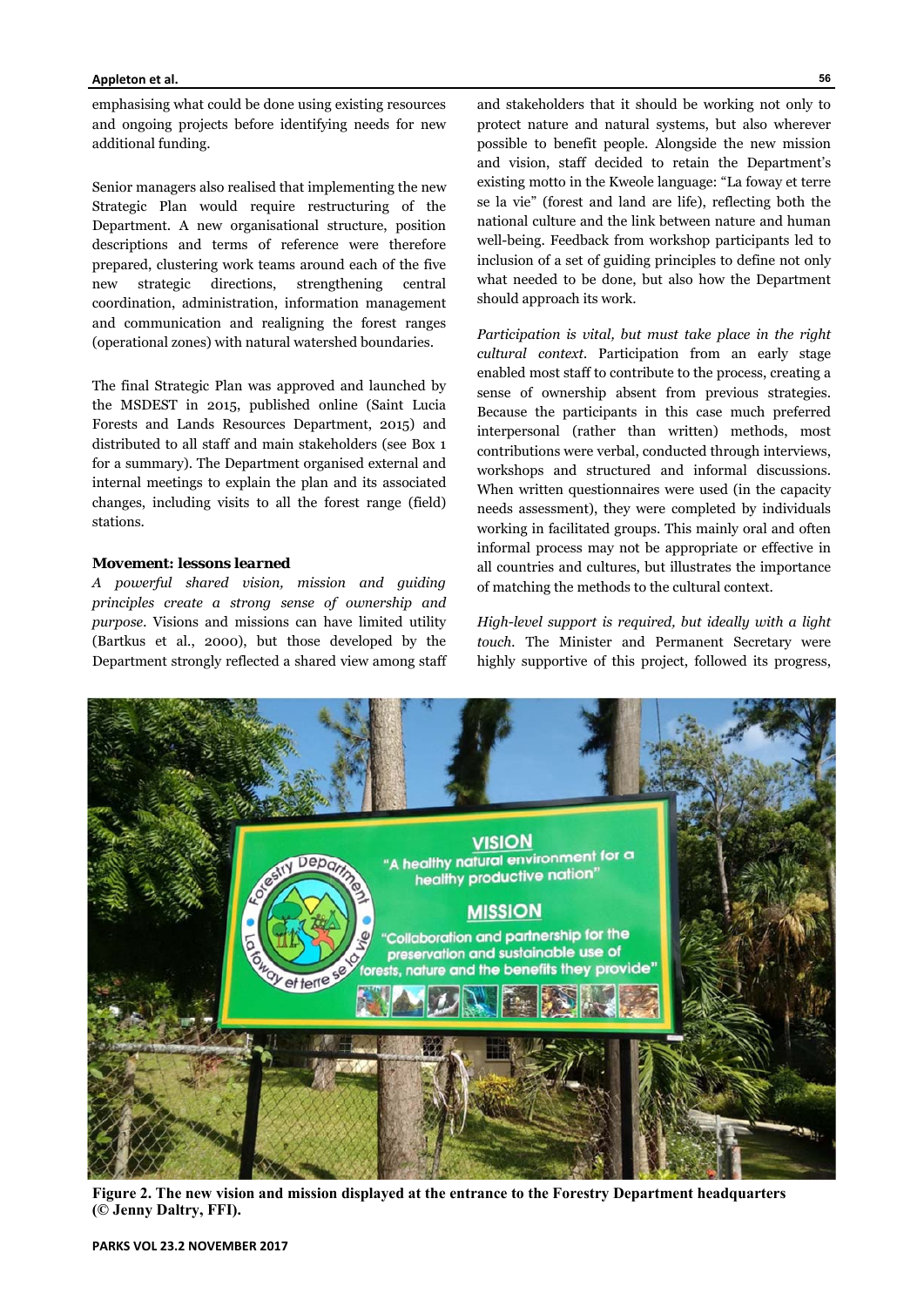#### **parksjournal.com 57**



**Planning workshop with Forestry Department staff and other stakeholders (© Jenny Daltry, FFI)** 

and were accessible and responsive throughout, but they also clearly delegated direction and supervision of the process to the CFO and DCFO. This approach was conducive to building ownership and confidence at Departmental level.

*Strategic planning can make problematic decisions easier.* The Department had long been encouraged by the Government to initiate the complex process of contracting out management of visitor access in the Central Forest Reserve. The planning process helped prioritise the allocation of the Department's staff and resources on its core responsibilities, making this decision more logical and therefore easier.

*People prefer short documents.* All those consulted agreed that the strategic plan should be clearly presented and not too long. The final document had 50 pages in total, and the main text covered 30 pages.

*'Quick wins' are important.* The following examples from the initial stages of implementation in 2015 were 'quick wins' as recommended by Kotter (1996) – priority actions that could be undertaken without delay, demonstrating rapid adoption of the new plan:

- Redecoration of the Department office and installation of prominent signs showing the new vision and mission (Figure 2). This promoted the Department's new approach and provided a visible indication of a 'fresh start', helping to boost staff interest and morale.
- Rapid reorganisation of the forest range areas to coincide with watersheds, providing more logical operational zones that reflect the new ecosystembased approach.
- Rapid engagement of a specialist consultant to plan the contracting out of visitor services in the Forest Reserve.
- Clarifying to staff how several ongoing activities that appear in the new plan (e.g. tree planting to stabilise eroded slopes areas and removal of invasive alien species from offshore islands) contribute to the overall goals of the Department.
- Launching of new initiatives already in the pipeline, such as the GEF-funded 'Iyanola Project' to protect and rehabilitate dry forests in northeast Saint Lucia (identified as a priority in the strategic plan).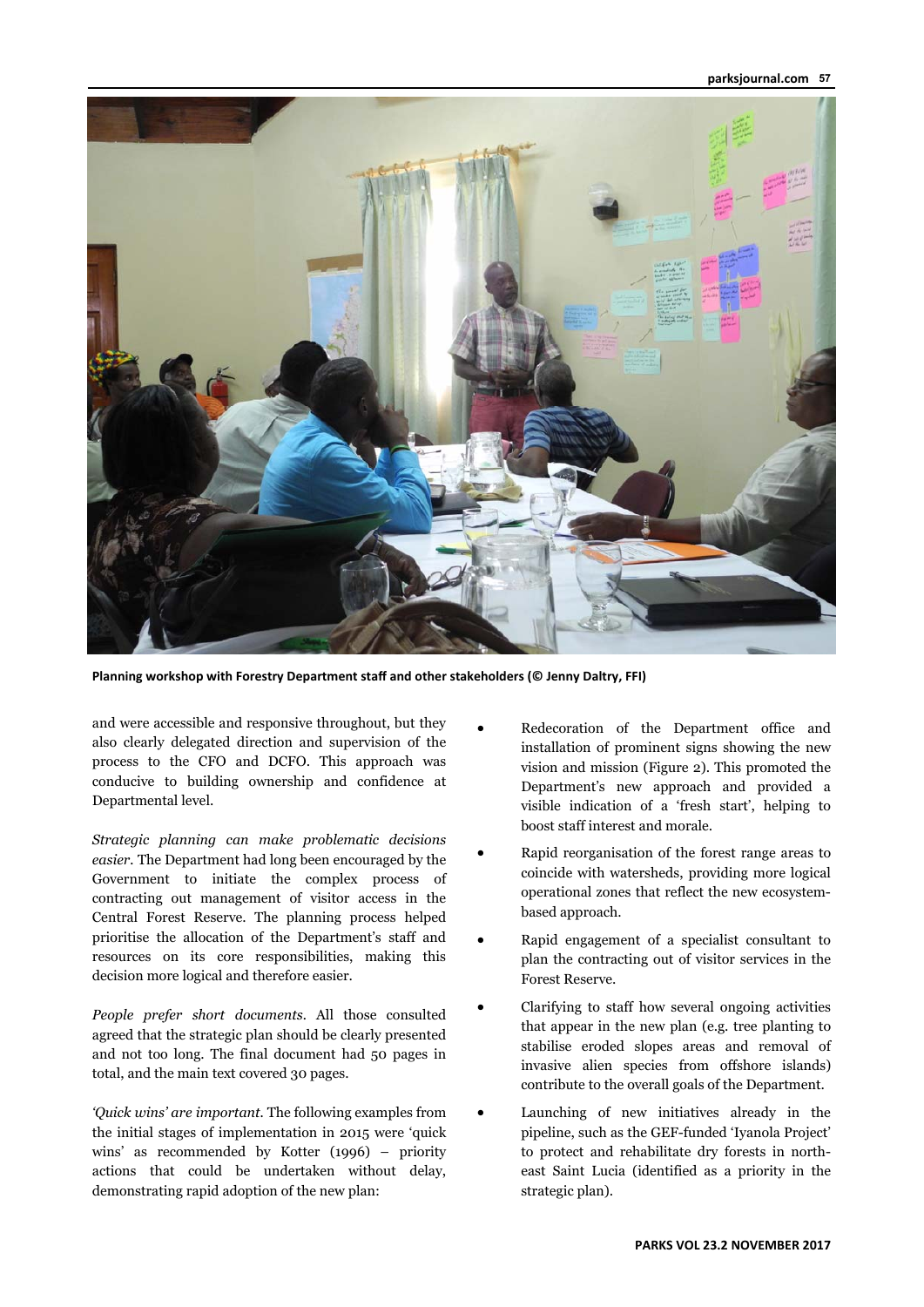

**The Forest Reserve plays a vital role in water management (© Jeremy Holden FFI)** 

# **Step 3: 'Refreezing' – institutionalisation of the change, assessment of consequences, follow up and monitoring, learning from the process**

Overall, the adoption and implementation of the changes proposed in the new plan have been remarkably swift. A contributing factor may have been that in a small country, lines of communication are quite short and agreed changes can be quickly communicated and realised at both central and protected area levels.

Reorganisation of staffing structures and responsibilities has been completed and, at the time of writing, work planning and reporting is increasingly based on the fiveyear action plan.

By highlighting the diverse functions of the Department, the Strategic Plan has enabled talented staff qualified in subjects other than forestry to be retained and promoted, and has helped the Department to secure Government support for retired forest officers to train current staff and for sending some staff for training overseas.

The process has also helped the Department manage its unexpected transfer back to the Ministry of Agriculture

in 2016, which not only accepted and welcomed the Strategic Plan, but adopted a similar approach for its own new strategy. There have been other unexpected consequences. For example, the Ministry of Public Service has acknowledged the Strategic Plan and the reorganisation of the Department as a model for upgrading and modernising public service organisations, while the Productivity Council of the Ministry of Finance has agreed to use the Department to pilot public service productivity reform.

#### *Refreezing: lessons learned*

*Effective internal change can help an organisation adapt to externally driven change.* The changes are enabling the Department to be well prepared to address, benefit from and even positively influence ongoing political and administrative changes in Saint Lucia.

*The change process generates new capacity development needs.* The process identified many specific needs for capacity development. Implementation of the Strategic Plan has made these needs more urgent and highlighted needs that had not previously been recognised.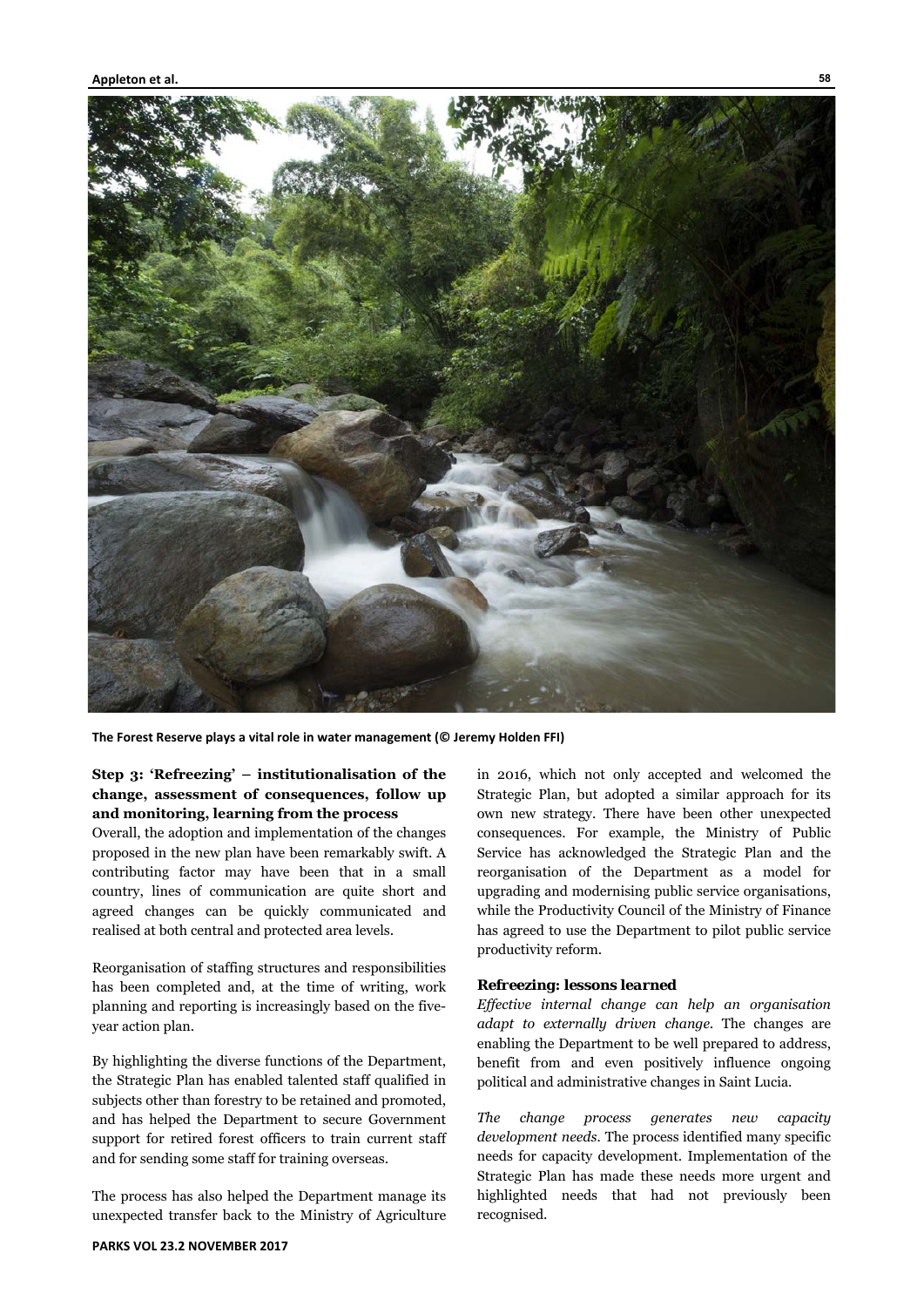*It should not be assumed that all staff will immediately understand new strategic directions.* Despite efforts to explain the new plan, some staff have not yet fully understood the 'ecosystem approach' that underpins it.

*The existence of a new plan does not automatically generate the resources needed to implement it.* The new plan has not yet led to any direct budget increases from the Government, and full adoption is hampered by lack of support for some key elements, notably training and the establishment of an IT network and management information system. However, government officials are now much more aware of the Department's objectives and priorities, and regularly inform managers about suitable opportunities for projects and funding. Department staff also now use the Strategic Plan as a basis for new grant proposals.

*Indicators should have been included in the Strategy.*  The Ministry of Public Service recently requested identification of Key Performance Indicators (KPIs) across the Government. These were not included in the new Strategy, but the Department is now working with the Productivity Council to identify KPIs for the goals and targets of the Strategic Plan. This should lead to improvements in both internal and external reporting.

# **DISCUSSION**

Kuipers et al. (2013) note that while rapid, top-down approaches to organisational change tend to prevail in US/Anglo-centric countries, bottom-up approaches are more widely adopted in countries with more consensual systems of governance. Rusaw (2007) characterised four approaches to change in public organisations: a) Planned, rational approaches to select best interventions and implement long-term, comprehensive change (e.g. through strategic planning); b) Incremental models, that make minor changes in existing systems to achieve limited but tangible and quick results; c) Pluralistic models, that cultivate multiple stakeholder input, resources, and commitment to resolving local social or economic problems; and d) Individual models, such as training and development programmes.

The change process in Saint Lucia was multifaceted, incorporating all these approaches:

- 'Top down': through the new requirements of the Ministry, imposed financial constraints and a move towards more accountability in the public sector.
- 'Middle out': through the desire of senior and middle managers to address shortcomings in the organisation and the need for succession planning.
- 'Bottom up': in response to the impacts of declining morale and underperformance.
- 'Outside in': through encouragement from the Department's partners for improvements in its capacity and status.
- 'Inside out': through the need for the Department to influence and engage in sectors and activities related to its evolving and expanding role.

This situation is probably quite rare, but illustrates a set of conditions under which the state of change readiness, as identified in the section 'Unfreezing: lessons learned', was so advanced that the process was widely supported and to some extent spontaneous. These lessons may assist other organisations in establishing an enabling environment that would make their change process easier and more constructive. Strategic planning is defined by Bryson (2011) as "a deliberate, disciplined approach to producing fundamental decisions and actions that shape and guide what an organization is and what it does*"*. However, its role and function are not generally well defined in the protected area sector, where more emphasis is placed on site-based management planning and where planning guidance tends to focus on rational identification of what is needed for that specific protected area, with less attention paid to establishing the organisational enabling environment required for effective plan implementation. A notable exception is Amend et al. (2003).

Kohl and McCool (2016) were highly critical of strategic planning in the natural and cultural heritage sector, highlighting the widespread perception that most plans are 'left on the shelf' and largely blaming 'rational comprehensive' approaches adopted by managers, donors and consultants. They advocated adoption of 'holistic planning', defined as "*a facilitated, continuous dialogue with heritage area constituencies designed eventually to construct a consensus about a desired evolving future"*, and encouraged planners to acknowledge individual, collective and cultural factors, alongside the rational and technical considerations that normally dominate planning and plans.

In the case of Saint Lucia, the original intent to produce a site-based management plan was superseded by a strategic planning and change process that has embraced many of the principles of the holistic approach advocated by Kohl and McCool (2016), but whose end-product has been a concise, but conventionally structured plan designed to be accessible to staff, partners and government officials. We suggest that prioritising participatory strategic planning at the organisational level can help establish the institutional and individual capacities and 'enabling environment' that will create more relevant and sustainable site-based plans (reflecting Kotter's, 1996, seventh stage: 'Build on the Change').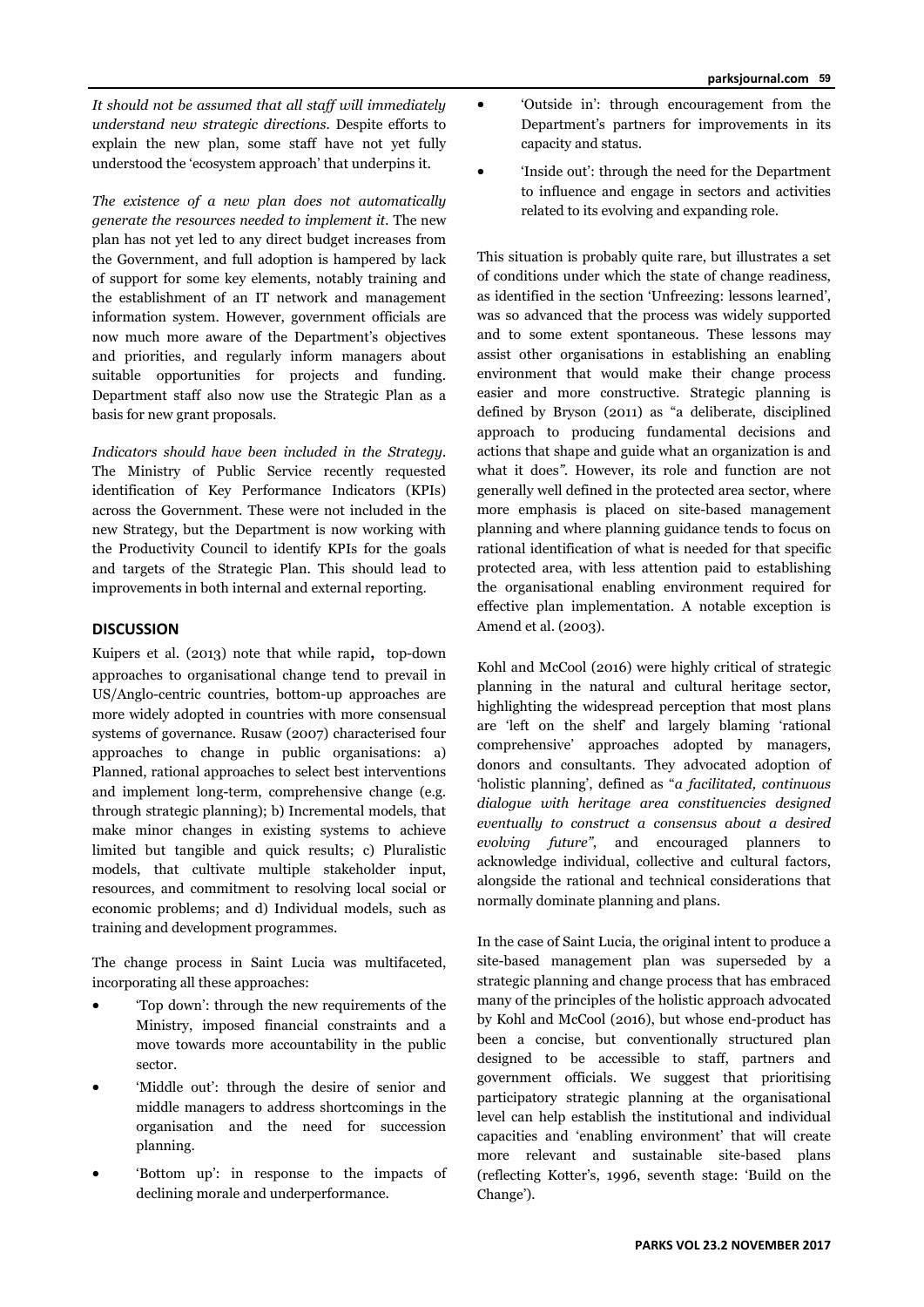#### **Appleton et al.**

Morales-Hidalgo et al. (2015), using data from FAO (2015), report that 17 per cent of the world's forests are in legally established protected areas, accounting for 651 million ha. Globally, forestry-related authorities are responsible for more than 19,400 protected areas, at least 10.5 per cent of those in the World Database on Protected Areas that identify a managing authority<sup>1</sup>. The change process in Saint Lucia demonstrates how a forestry authority responsible for protected areas has successfully adapted to changing policies, priorities and environmental conditions by responding to demands for change that were internal as well as external, and by realigning its strategic directions and structure to reflect its evolving role.

The need for organisational capacity in the conservation NGO sector is attracting increasing attention and support (e.g. through the website capacityforconservation.org). Much less attention is being given to addressing the specific needs and challenges facing government organisations (which manage most of the world's protected areas) if they are to meet global expectations for biodiversity conservation and protected area management (Appleton, 2015b; WCPA Capacity Development Thematic Group, 2017). We encourage further studies, publications and practical initiatives to understand and address this issue.

## **ACKNOWLEDGEMENTS**

The work described in this paper was funded by the Saint Lucia Forestry Department, Fauna & Flora International, Halcyon Land and Sea (supported by Arcadia, a charitable fund of Lisbet Rausing and Peter Baldwin), and (specifically for the capacity needs assessment in Step 1) the IUCN BIOPAMA Programme. The authors thank all the many staff and stakeholders who contributed, the former Minister of Sustainable Development, Energy, Science and Technology Dr James Louis Fletcher, former Permanent Secretary at the MSDEST Sylvester Clauzel, Chief Forest Officer (retd.) Michael Bobb, Deputy Chief Forest Officers Alfred Prospere and Alwin Dornelly, Bishnu Tulsie (Director, Saint Lucia National Trust), Matthew Morton (Eastern Caribbean Manager, Durrell Wildlife Conservation Trust) and James Crockett (Responsible Tourism Specialist).

The authors are also grateful to the two anonymous reviewers for their constructive comments that greatly helped improve this manuscript.

#### **ENDNOTES**

1Analysis conducted on www.protectedplanet.net on 28/04/2017 using the following search terms: forest, forêt, forst, silv, sylv, mets, bosc, bosq, sumar, skog and hutan.

#### **60**

#### **ABOUT THE AUTHORS**

**Michael Appleton** is Director of Protected Area Management for Global Wildlife Conservation (since January 2017) and Vice-Chair for Capacity Development for the IUCN World Commission on Protected Areas. He was contracted as a consultant by Fauna & Flora International to facilitate the work described in this paper between 2014 and 2016.

**Adams Toussaint** is Chief Forest Officer for the Saint Lucia Forestry Department and an authority on ornithology in the country. He oversaw the strategic planning and organisational change processes described in this paper.

**Jennifer Daltry** is Senior Conservation Biologist and Head of Caribbean at Fauna & Flora International. Since she started working in Saint Lucia in 2000, Dr Daltry's work has focused on the recovery of endangered species, habitat restoration and tackling threats from invasive alien species and unsustainable exploitation.

#### **REFERENCES**

- Amend, S., Giraldo, A., Oltremari, J., Sánchez, R., Valerio, V. and Verena, E. (2003). *Management Plans: Concepts and Proposals.* Parques Nacionales y Conservación Ambiental No. 11. Panama.
- Anon (2014). Performance Improvement Framework Review: Department of Conservation. Wellington, New Zealand: State Services Commission, the Treasury, and the Department of the Prime Minister and Cabinet. www.ssc.govt.nz/sites/all/files/pif-review-doc-july14.PDF
- Appleton, M.R. (2015a). Assessment of capacity development needs of conservation staff in Saint Lucia. Unpublished report to IUCN Biodiversity and Protected Areas Management Programme. Gland, Switzerland: IUCN.
- Appleton, M.R. (2015b). *Capacity Development Needs and PrioriƟes for Nature ConservaƟon in South‐Eastern Europe.* Gland, Switzerland and Belgrade, Serbia: IUCN and IUCN Regional Office for Eastern Europe and Central Asia.
- Appleton, M.R. (2016). *A Global Register of Competences for Protected Area PracƟƟoners*. Gland, Switzerland: IUCN.
- Bartkus, B., Glassman, M. and McAfee, R. B. (2000). Mission statements: are they smoke and mirrors? *Business Horizons*, 43(6), 6–23. doi.org/10.1016/S0007-6813(00) 80018-X
- Biech, E. (2007). *Thriving Through Change: A Leader's PracƟcal Guide to Change Mastery*. Alexandria, Virginia, USA: ASTD Press.
- Bryson, J.M. (2011). *Strategic Planning for Public and Nonprofit OrganizaƟons*. Fourth EdiƟon. San Francisco, USA: Jossey-Bass.
- Burnes, B. and Bargal, D. (2017). Kurt Lewin: 70 Years on. *Journal of Change Management*, 17 (2), 91–100. doi.org/10.1080/14697017.2017.1299371
- Colwell, R., Avery, S., Berger, J., Davis, G.E., Hamilton, H., Lovejoy, T., Machlis, G., Malcom, S., McMullen, A., Novacek, M., Roberts, R.J. and Tapia, R. (2014). *Revisiting* Leopold: Resource Stewardship in the National Parks.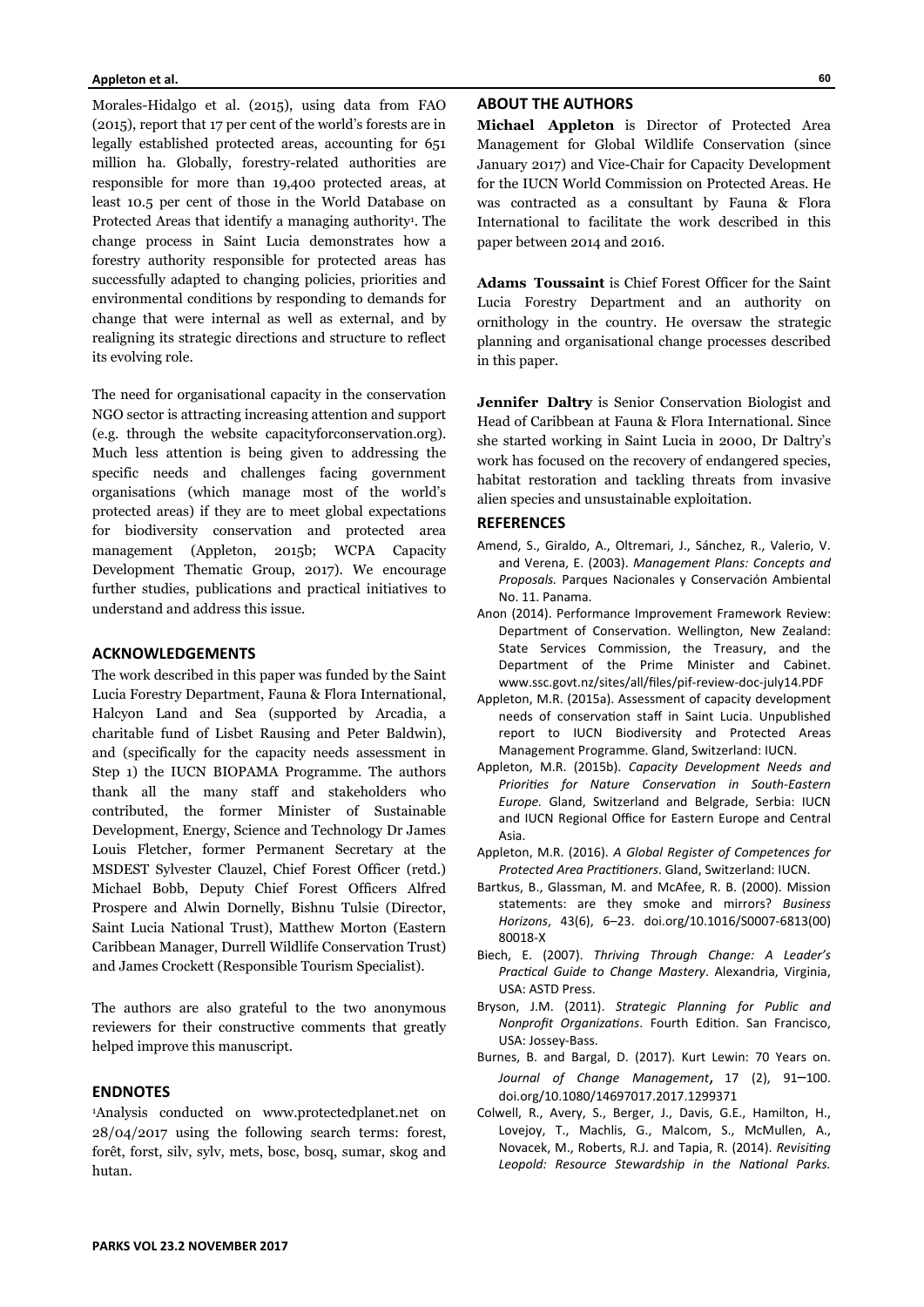Washington, D.C., USA: National Park System Advisory Board Science Committee.

- Convention on Biological Diversity (2010). The Strategic Plan *for Biodiversity 2011–2020 and the Aichi Biodiversity*  Targets. Montreal, Canada: Convention on Biological Diversity. www.cbd.int/doc/decisions/cop-10/cop-10-dec-02-en.pdf
- Daltry, J.C. (2009). *Biodiversity Assessment of Saint Lucia's Forests, with Management RecommendaƟons*. Technical Report No. 10 to the National Forest Demarcation and Bio -Physical Resource Inventory Project. Helsinki, Finland: FCG International Ltd.
- Dawson, P. (2003). *Understanding Organizational Change: The Contemporary Experience of People at Work*. London, UK: Sage.
- Durst, P., Brown, C., Broadhead, J., Suzuki, R., Leslie, R. and Inoguchi, A. (eds) (2008). *Re‐invenƟng Forestry Agencies: Experiences of InsƟtuƟonal Restructuring in Asia and the Pacific*. Bangkok, Thailand: UN Food and Agriculture Organization (FAO).
- FAO Food and Agriculture OrganizaƟon (2015). *Global Forest Resources Assessment 2015: How Are the World's Forests Changing?* Rome, Italy: FAO.
- FME (2013a). *PESTLE Analysis: strategy skills*. Free Management Ebooks. www.free-managementebooks.com/dldebk-pdf/fme-pestle-analysis.pdf
- FME (2013b). *SWOT Analysis: strategy skills.* Free Management Ebooks. www.free-managementebooks.com/dldebk-pdf/fme-swot-analysis.pdf
- Godlet, I. (1970). *Forest Work Plan 1970‐1980*. Castries, Saint Lucia: Ministry of Agriculture.
- IUCN and WCPA World Commission on Protected Areas (2016). *IUCN Green List of Protected and Conserved Areas: Standard*, Version 1.0. Gland, Switzerland: IUCN.
- Kohl, J. and McCool, S. (2016). *The Future has Other Plans.*  Planning Holistically to Conserve Natural and Cultural *Heritage.* Golden Colorado, USA: Fulcrum Publishing.
- Kotter, J.P. (1996). Leading Change. Boston, USA: Harvard Business School Press.
- Kuipers, B.S., Higgs, M.J., Kickert, W.J.M., Tummers, L.G, Grandia, J. and van der Voet, J. (2013). The management of change in public organisations: A literature review. *Public AdministraƟon*, 92, 1–20. doi.org/10.1111/ padm.12040
- Leverington, F., Costa, K., Courrau, J., Pavese, H., Nolte, C., Marr, M., Coad, L., Burgess, N., Bomhard, B. and Hockings, M. (2010). *Management Effectiveness Evaluation in* Protected Areas - A Global Study. Second edition. Brisbane, Australia: University of Queensland.
- Lewin, K. (1947). Frontiers in group dynamics. In D. Cartwright (Ed.), *Field Theory in Social Science*. London, UK: Social Science Paperbacks.
- Millennium Ecosystem Assessment (2005). *Ecosystems and Human Well‐Being*. Washington, D.C, USA: Island Press.
- Morales-Hidalgo, D., Oswalt, S.N. and Somanatan, E. (2015). Status and trends in global primary forest, protected areas, and areas designated for conservation of biodiversity from the Global Forest Resources Assessment 2015. *Forest Ecology and Management,* 352, 68–77. doi.org/10.1016/j.foreco.2015.06.011
- Pick, D., Teo, S., Tummers, L. and Newton, C. (2015). Advancing knowledge on organizational change and public -sector work. Journal of Organizational Change *Management*, 28 (4). doi.org/10.1108/JOCM-06-2015- 0088
- Rusaw, A.C. (2007). Changing public organizations: four approaches. *International Journal of Public AdministraƟon*, 30 (3), 347–361. doi.org/10.1080/01900690601117853
- Saint Lucia Forests and Lands Resources Department (2015). *Strategy 2015–2025*. Union, Saint Lucia: Saint Lucia Forestry Department. www.malff.com/images/stories/ forestry/resources/Forests%20and%20Lands% 20Resources%20Department%20Strategy%202015-2025% 20ver%205.pdf
- Sandwith, T., Enkerlin, E., MacKinnon, K., Allen, D., Andrade, A., Badman, T., Brooks, T., Bueno, P., Campbell, K., Ervin, J., Laffoley, D., Hay-Edie, T., Hockings, M., Johansson, S., Keenleyside, K., Langhammer, P., Mueller, E., Smith, T., Vierros, M., Welling, L., Woodley, S. and Dudley, N. (2014). The Promise of Sydney: An editorial essay. *Parks*, 20 (1), 7–18.
- Spathelf, P. (ed.) (2010). *Sustainable Forest Management in a Changing World: A European Perspective. New York, USA:* Springer. doi.org/10.1007/978-90-481-3301-7
- Stolton, S. and Dudley, N. (2016). *METT Handbook: A Guide to*  Using the Management Effectiveness Tracking Tool *(METT)*. Woking, UK: WWF-UK.